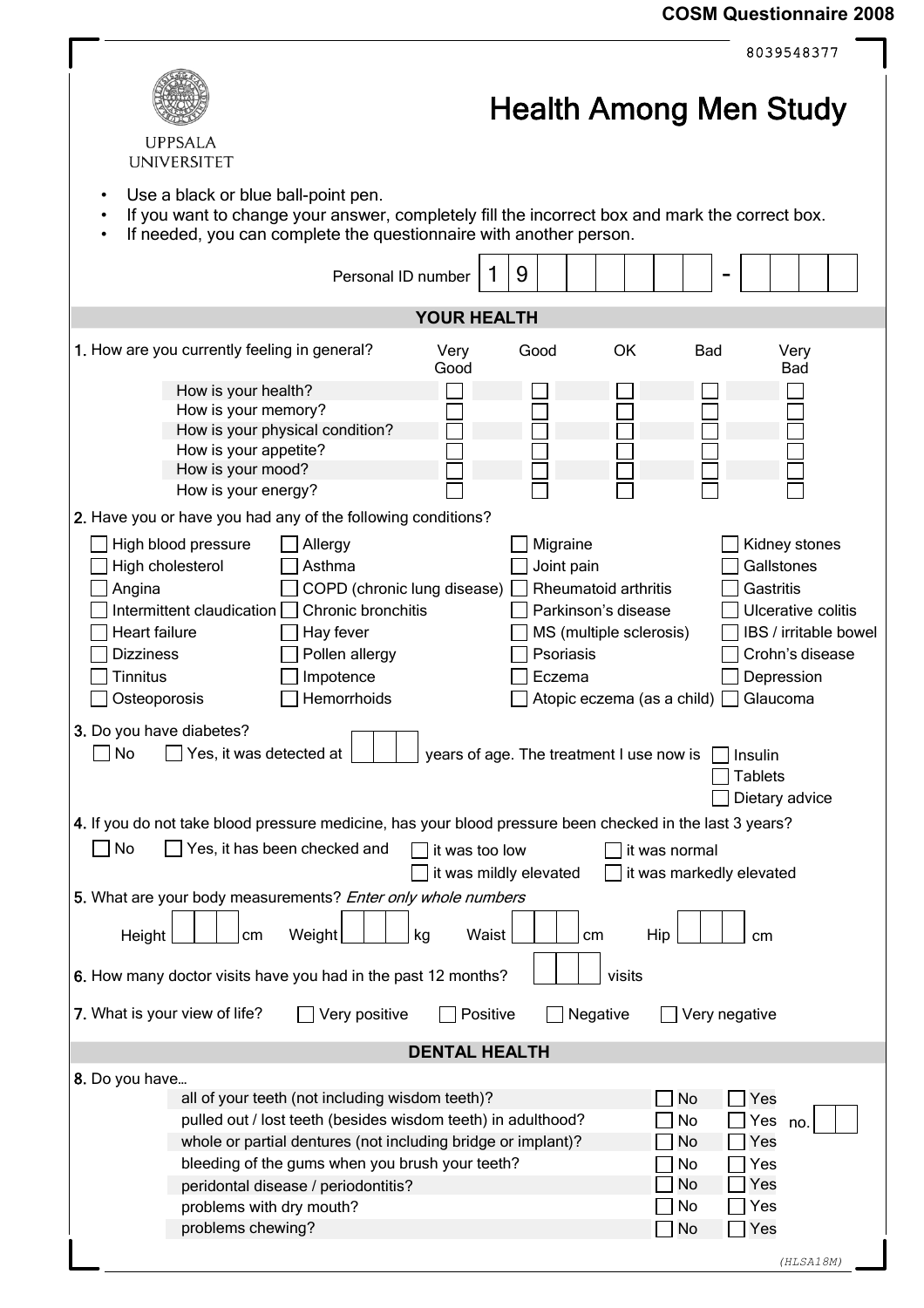|                                                                                                                                                                                                               | <b>ACHES AND PAINS</b>                                                                                                                                                                                | 0938548377       |  |  |  |
|---------------------------------------------------------------------------------------------------------------------------------------------------------------------------------------------------------------|-------------------------------------------------------------------------------------------------------------------------------------------------------------------------------------------------------|------------------|--|--|--|
|                                                                                                                                                                                                               | 9. During the past 12 months have you had at work, or during chores at home, pain in:<br>the back $\Box$ No<br>$\Box$ Yes<br>the shoulders $\Box$ No<br>$\vert$ Yes<br>the neck $\vert \ \vert$<br>No | Yes              |  |  |  |
|                                                                                                                                                                                                               | 10. During the past 12 months have you had pain for 3 months or longer in:<br>$\Box$ No<br>  Yes<br>  No<br>Yes<br>knee / knees<br>hips                                                               |                  |  |  |  |
|                                                                                                                                                                                                               | 11. Have you had any of the following operations?<br>$\Box$ No<br>Torn cartilage  <br>∣Yes<br>artificial joint in the knee<br>No                                                                      | Yes              |  |  |  |
|                                                                                                                                                                                                               | Ligament damage in the knee $\Box$ No<br>artificial joint in the hip<br>Yes<br>$\Box$ No                                                                                                              | Yes              |  |  |  |
|                                                                                                                                                                                                               | <b>MEDICINES</b>                                                                                                                                                                                      |                  |  |  |  |
|                                                                                                                                                                                                               | 12. Do you regularly or intermittently use any of the following medicines?                                                                                                                            |                  |  |  |  |
|                                                                                                                                                                                                               | No<br>Cortisone in tablet form or inhalation<br>Yes $\rightarrow$ total over<br>years                                                                                                                 |                  |  |  |  |
|                                                                                                                                                                                                               | Magnecyl, Bamyl, Treo, No<br>Yes,<br>tablets/week during<br>less than 10 years<br>Aspirin, Albyl, Trombyl<br>more than 20 years                                                                       | $10-20$ years    |  |  |  |
|                                                                                                                                                                                                               | Yes,<br>Alvedon, Panodil, Reliv,   No<br>tablets/week during<br>less than 10 years<br>Citodon<br>more than 20 years                                                                                   | $10-20$ years    |  |  |  |
|                                                                                                                                                                                                               | Ipren, Diklofenak,<br>No<br>Yes,<br>less than 10 years<br>tablets/week during<br>Voltaren, Ibumetin, Naproxen<br>more than 20 years                                                                   | $10-20$ years    |  |  |  |
|                                                                                                                                                                                                               | 13. Have you used anitbiotics during the last 10 years?                                                                                                                                               |                  |  |  |  |
|                                                                                                                                                                                                               | No                                                                                                                                                                                                    |                  |  |  |  |
|                                                                                                                                                                                                               | less than 1 course a year $\Box$ 1 course/year $\Box$ 2-3 courses/year $\Box$ more than 3 courses/year<br>Yes $\rightarrow$                                                                           |                  |  |  |  |
|                                                                                                                                                                                                               | SIGHT, HEARING AND BALANCE                                                                                                                                                                            |                  |  |  |  |
|                                                                                                                                                                                                               | No<br>$\forall$ es $\rightarrow$ When I was<br>14. Have you had cataract surgery?<br>years old.                                                                                                       |                  |  |  |  |
| $\Box$ No<br>15. Do you use glasses?<br>Yes $\rightarrow$ At what age did you start wearing glasses?<br>$50-60$<br>before 30 $\Box$ 30-40 $\Box$ 40-50 $\Box$<br>$\sqrt{60-70}$<br>$\sqrt{70-80}$<br>after 80 |                                                                                                                                                                                                       |                  |  |  |  |
| <b>16.</b> Do you use a hearing aid? $\Box$ No<br>Yes $\rightarrow$ At which age did you start using a hearing aid?<br>before 30 30-40 40-50 $50-60$ 60-70<br>$\Box$ 70-80<br>after 80                        |                                                                                                                                                                                                       |                  |  |  |  |
| 17. Do you have a good sense of taste? □ Yes □ No → At which age did you lose your sense of taste?<br>before 30 $\Box$ 30-40 $\Box$ 40-50 $\Box$ 50-60 $\Box$ 60-70 $\Box$ 70-80  <br>after 80                |                                                                                                                                                                                                       |                  |  |  |  |
|                                                                                                                                                                                                               | No $\rightarrow$ At which age did your balance become impaired?<br>18. Do you have good balance? Ses                                                                                                  |                  |  |  |  |
| $\Box$ 30-40 $\Box$ 40-50 $\Box$ 50-60 $\Box$ 60-70 $\Box$ 70-80<br>before $30$<br>after 80                                                                                                                   |                                                                                                                                                                                                       |                  |  |  |  |
| 19. Have you had a fall during the past 12 months?<br>No<br>Yes,<br>$time(s)$ .                                                                                                                               |                                                                                                                                                                                                       |                  |  |  |  |
|                                                                                                                                                                                                               | <b>SLEEP HABITS</b>                                                                                                                                                                                   |                  |  |  |  |
|                                                                                                                                                                                                               | 20. How much sleep do you need per day?<br>How long do you sleep per night on average?<br>hours                                                                                                       | hours            |  |  |  |
|                                                                                                                                                                                                               | 21. What time do you usually fall asleep?<br>(time) What time do you usually wake?                                                                                                                    | (time)           |  |  |  |
|                                                                                                                                                                                                               | Do you regularly take a nap? $\Box$ No<br>Yes $\rightarrow$ from<br>(time) until.                                                                                                                     | (time) per day   |  |  |  |
|                                                                                                                                                                                                               | 22. How do you find that you sleep on the whole?<br>Very good<br>Fairly good<br>Fairly bad<br>Very bad<br>Neither good nor bad                                                                        |                  |  |  |  |
|                                                                                                                                                                                                               | 23. How often have you had the following symptoms in the past 3 months?                                                                                                                               |                  |  |  |  |
|                                                                                                                                                                                                               | Often<br>Never<br>Seldom                                                                                                                                                                              | Mostly<br>Always |  |  |  |
|                                                                                                                                                                                                               | Difficulty falling asleep<br>Repeatedly waking up with difficulty falling asleep                                                                                                                      |                  |  |  |  |
|                                                                                                                                                                                                               | Premature awakening                                                                                                                                                                                   |                  |  |  |  |
|                                                                                                                                                                                                               | Disturbed / restless sleep                                                                                                                                                                            |                  |  |  |  |
|                                                                                                                                                                                                               | Sleep apnea / apnea<br>Disturbing snoring                                                                                                                                                             |                  |  |  |  |
|                                                                                                                                                                                                               | 24. During your working life, have you had working hours that required you to work at night at least a few times per                                                                                  |                  |  |  |  |
|                                                                                                                                                                                                               | month?<br>No<br>Yes, I did this for<br>years.                                                                                                                                                         |                  |  |  |  |
|                                                                                                                                                                                                               |                                                                                                                                                                                                       |                  |  |  |  |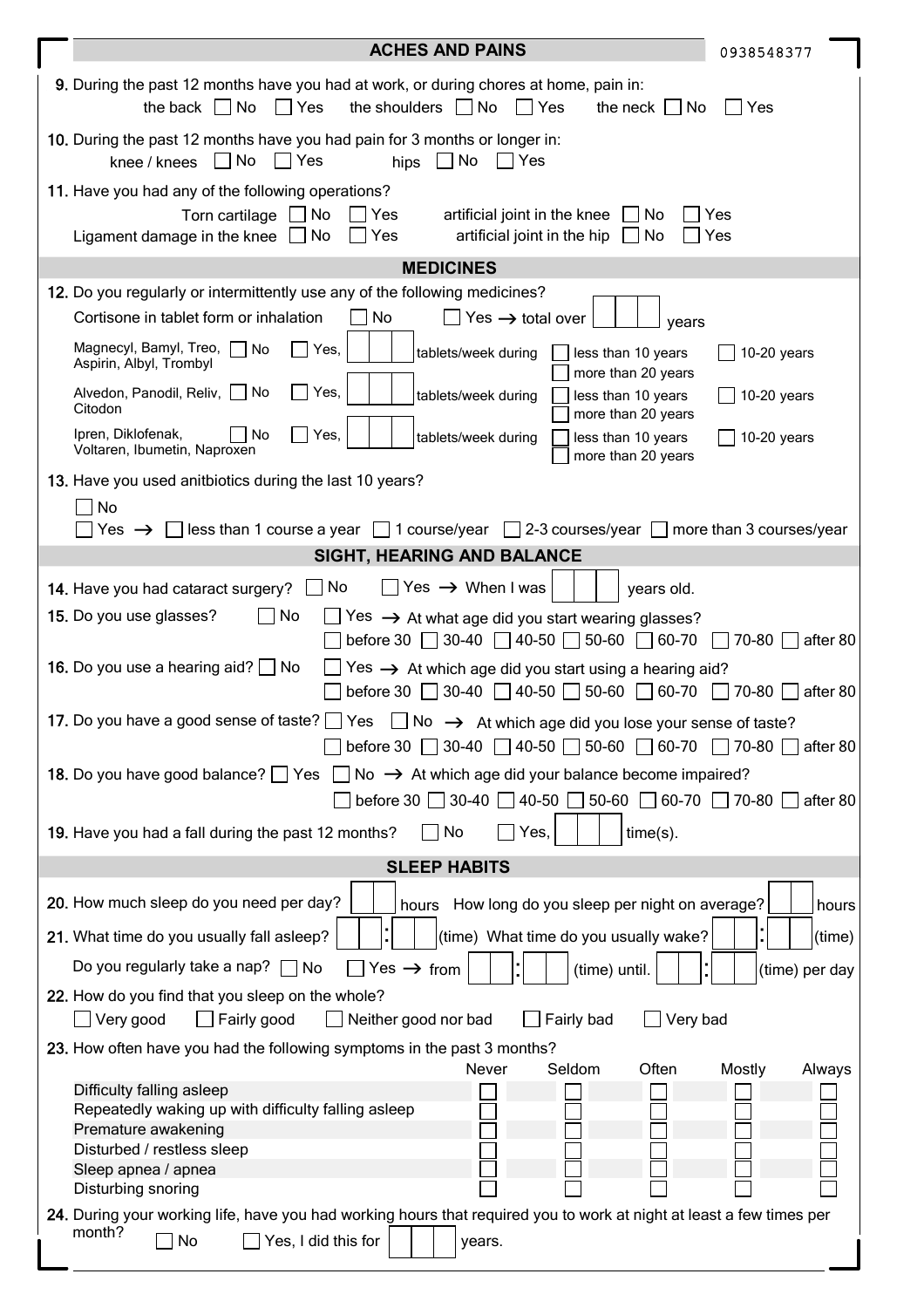|                                                                                                                                                                                                     | <b>TOILET HABITS</b>                                                             |              |                          |                                         | 1379548377                   |                                                 |          |
|-----------------------------------------------------------------------------------------------------------------------------------------------------------------------------------------------------|----------------------------------------------------------------------------------|--------------|--------------------------|-----------------------------------------|------------------------------|-------------------------------------------------|----------|
|                                                                                                                                                                                                     | 25. These questions concern urination over<br>the past month                     |              | Never every 5th<br>visit | Less than Less than<br>half the<br>time | About<br>half of<br>the time | More than<br>half of the Almost<br>time         | never    |
|                                                                                                                                                                                                     | How often have you felt like you cannot empty your<br>bladder?                   |              |                          |                                         |                              |                                                 |          |
|                                                                                                                                                                                                     | How many times do you visit the toilet within 2 hours<br>of going?               |              |                          |                                         |                              |                                                 |          |
|                                                                                                                                                                                                     | How often is your urine intermittent instead of<br>continuous?                   |              |                          |                                         |                              |                                                 |          |
|                                                                                                                                                                                                     | How often is it hard to hold it in when you need to urinate?                     |              |                          |                                         |                              |                                                 |          |
|                                                                                                                                                                                                     | How often do you have a weak urinary stream?                                     |              |                          |                                         |                              |                                                 |          |
|                                                                                                                                                                                                     | How often must you apply pressure to urinate?                                    | Never        | 1 time                   |                                         | 2 times 3 times              | 4 times                                         | 5+       |
|                                                                                                                                                                                                     | 26. How often do you usually urinate at night?                                   |              |                          |                                         |                              |                                                 |          |
|                                                                                                                                                                                                     |                                                                                  |              |                          |                                         |                              |                                                 |          |
|                                                                                                                                                                                                     | 27. Have you had a urinary tract infection / urinary retention?                  |              |                          |                                         |                              |                                                 |          |
|                                                                                                                                                                                                     |                                                                                  | Very<br>Good | Good Accept-<br>able     | Neither<br>Good/Bad                     | Fairly<br>Bad                | Very<br>Bad                                     | Terrible |
|                                                                                                                                                                                                     | 28. If you had to live with urination the way it is today<br>how would you feel? |              |                          |                                         |                              |                                                 |          |
|                                                                                                                                                                                                     | Yes<br>29. Do you have a bowel movement every day?                               |              | No, it takes             |                                         |                              | day(s) between occations                        |          |
|                                                                                                                                                                                                     | 30. Do you have a bowel movement several times a day?                            |              | No<br><b>Yes</b>         |                                         |                              |                                                 |          |
| 31. How often do you experience difficulty with bowel movements?<br>$less than 1 time/week \t 1-6 times/week \t $ Always<br>Never                                                                   |                                                                                  |              |                          |                                         |                              |                                                 |          |
| 32. Do you / have you had fecal leakage?<br>No<br>Yes, I have had it before<br>Yes, I have it now                                                                                                   |                                                                                  |              |                          |                                         |                              |                                                 |          |
| YOUR FAMILY'S HEALTH                                                                                                                                                                                |                                                                                  |              |                          |                                         |                              |                                                 |          |
|                                                                                                                                                                                                     | 33. Have any of your parents or siblings had:                                    | No           |                          |                                         |                              | Yes, mother Yes, father Yes, sibling Don't know |          |
|                                                                                                                                                                                                     | Prostate cancer                                                                  |              |                          |                                         |                              |                                                 |          |
|                                                                                                                                                                                                     | Breast cancer                                                                    |              |                          |                                         |                              |                                                 |          |
|                                                                                                                                                                                                     | Colon cancer                                                                     |              |                          |                                         |                              |                                                 |          |
|                                                                                                                                                                                                     | Other cancer                                                                     |              |                          |                                         |                              |                                                 |          |
|                                                                                                                                                                                                     | Rheumatoid arthritis                                                             |              |                          |                                         |                              |                                                 |          |
|                                                                                                                                                                                                     | Psoriasis<br><b>Diabetes</b>                                                     |              |                          |                                         |                              |                                                 |          |
|                                                                                                                                                                                                     | High blood pressure                                                              |              |                          |                                         |                              |                                                 |          |
|                                                                                                                                                                                                     | Myocardial infarction before 60                                                  |              |                          |                                         |                              |                                                 |          |
|                                                                                                                                                                                                     | 34. What age did your parents live to?                                           |              |                          |                                         |                              |                                                 |          |
|                                                                                                                                                                                                     | Mother was<br>Mother still alive<br>years old                                    |              | Father was               |                                         | years old                    | Father still alive                              |          |
| <b>STRESS</b>                                                                                                                                                                                       |                                                                                  |              |                          |                                         |                              |                                                 |          |
| 35. By stress, we mean that you feel tense, irritable, nervous, anxious or have difficulty sleeping because of<br>situations at work or in private life (e.g. feelings of sadness or powerlessness) |                                                                                  |              |                          |                                         |                              |                                                 |          |
|                                                                                                                                                                                                     | In private life At work                                                          |              |                          |                                         |                              |                                                 |          |
|                                                                                                                                                                                                     | I have never experienced stress                                                  |              |                          |                                         |                              |                                                 |          |
|                                                                                                                                                                                                     | I have experienced a stressful period                                            |              |                          |                                         |                              |                                                 |          |
| I have experienced a stressful period in the past 5 years<br>I have experienced several periods of stress in the past 5 years                                                                       |                                                                                  |              |                          |                                         |                              |                                                 |          |
|                                                                                                                                                                                                     | I have experienced constant stress in the past year                              |              |                          |                                         |                              |                                                 |          |
| I have experienced constant stress in the past 5 years                                                                                                                                              |                                                                                  |              |                          |                                         |                              |                                                 |          |
|                                                                                                                                                                                                     | I have had many long periods of stress in my life                                |              |                          |                                         |                              |                                                 |          |
|                                                                                                                                                                                                     | 36. How often do you feel very strong anger?<br>times per day<br>times per week  |              | seldom                   | never                                   |                              |                                                 |          |